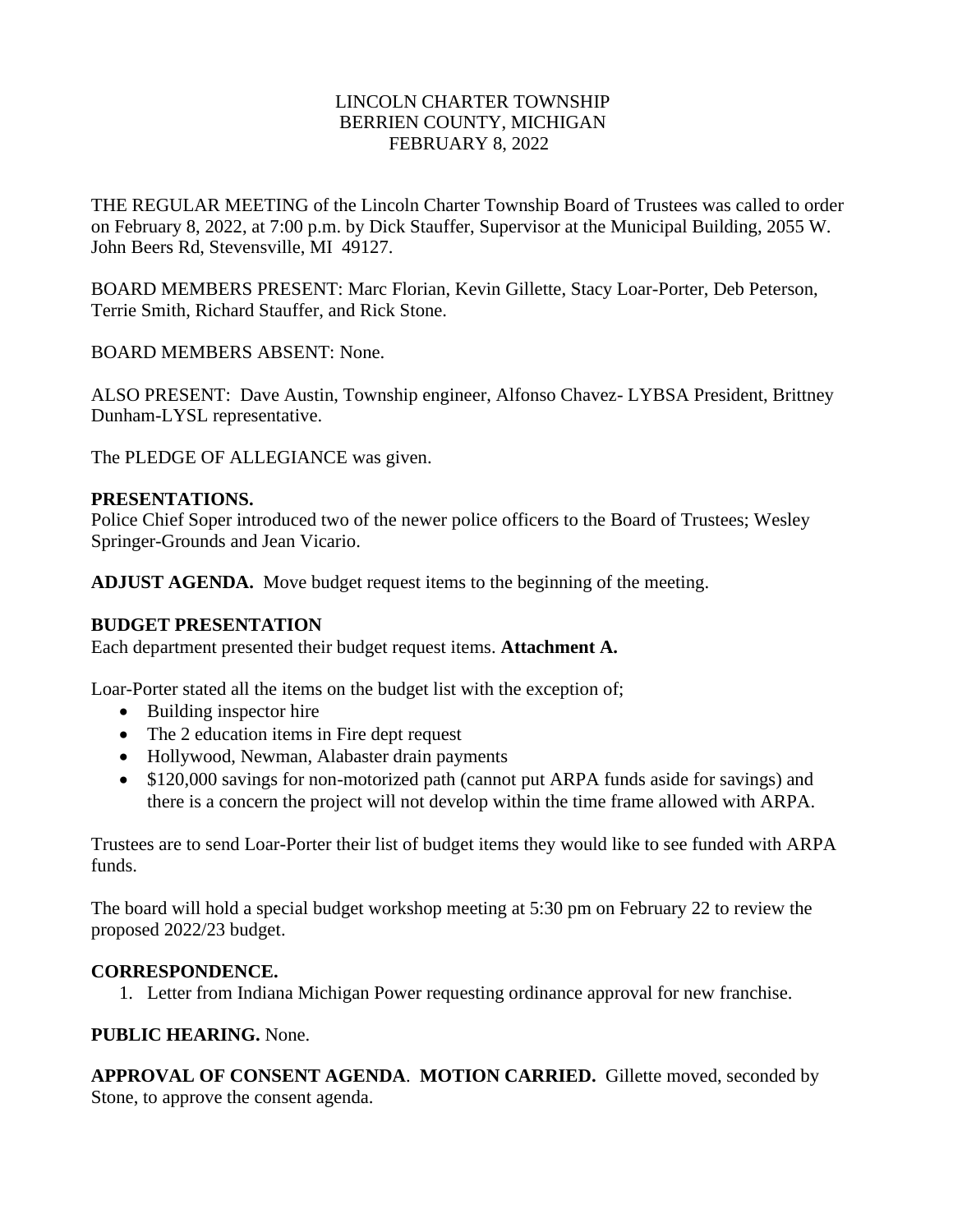Board of Trustees Regular Meeting February 8, 2022 Page **2** of **4**

- 1. Approval of minutes for the Regular and Special Meeting of January 11, 2022.
- 2. Approve the 2/8/2022 and 1/28/2022 bills from the following funds.

|                                   | <b>General Fund</b>    | \$ | 80,185.24    |
|-----------------------------------|------------------------|----|--------------|
|                                   | Fire Fund              |    | 11,058.98    |
|                                   | Parks Fund             |    | 1,852.47     |
| Parks Capital Improvement         |                        |    | 0.00         |
| Cemetery Fund                     |                        |    | 1,403.28     |
| <b>Building Fund</b>              |                        |    | 6,018.61     |
| Township Improvement Fund         |                        |    | 46,965.66    |
| Police Fund                       |                        |    | 36,748.15    |
| Police Drug                       |                        |    | 0.00         |
| <b>Police Capital Improvement</b> |                        |    | 0.00         |
| <b>Sewer Enterprise</b>           |                        |    |              |
|                                   | <b>Sewer Operating</b> |    | 98,034.42    |
|                                   | Sewer Replacement      |    | 0.00         |
|                                   | Sewer Improvement      |    | 0.00         |
| Water Enterprise                  |                        |    |              |
|                                   | <b>Water Operating</b> |    | 294.38       |
|                                   | Water Improvement      |    | 0.00         |
|                                   | Road Fund              |    | 0.00         |
| <b>Fire Capital Improvement</b>   |                        |    | 0.00         |
| <b>Brownfield Fund</b>            |                        |    | 0.00         |
|                                   | <b>TOTAL</b>           |    | \$282,561.19 |
|                                   |                        |    |              |

**LIBRARY REPORT.** The Library Director, Jessica Ishmael, reported upcoming events at the library. Circulation for January was; 6,817. Digital circulation was 21,048. They offered 36 programs for the month of January; total attendance was 799. She announced her last day with the library is 2/11. She expressed that it was her honor to serve the Lincoln Township community.

# **NEW BUSINESS.** None.

#### **SUPERVISOR'S REPORT**. **OTHER ITEMS Engineering Update.**

Township Engineer Dave Austin stated that he would be retiring in May. The new contacts for Township projects will be Brandon Mieras and Nathan Breese. Austin will continue to lend his knowledge and assistance on projects that are currently in the works.

**Approval to compensate Clerk for Election Work. Motion Carried.** Stauffer moved, seconded by Peterson, to compensate Clerk Loar-Porter for 21 hours of work at the at the City of Benton Harbor associated with the November 2021 election, the hours were worked outside the normal M-F 9-5 at the Township. The Township was reimbursed by the City of Benton Harbor \$4,000, the pay to Clerk Loar-Porter, total of \$777.00, will be paid from these funds. Roll Call Vote: Ayes: Gillette, Peterson, Smith, Stauffer and Stone. Nays: None. Abstain: Loar-Porter.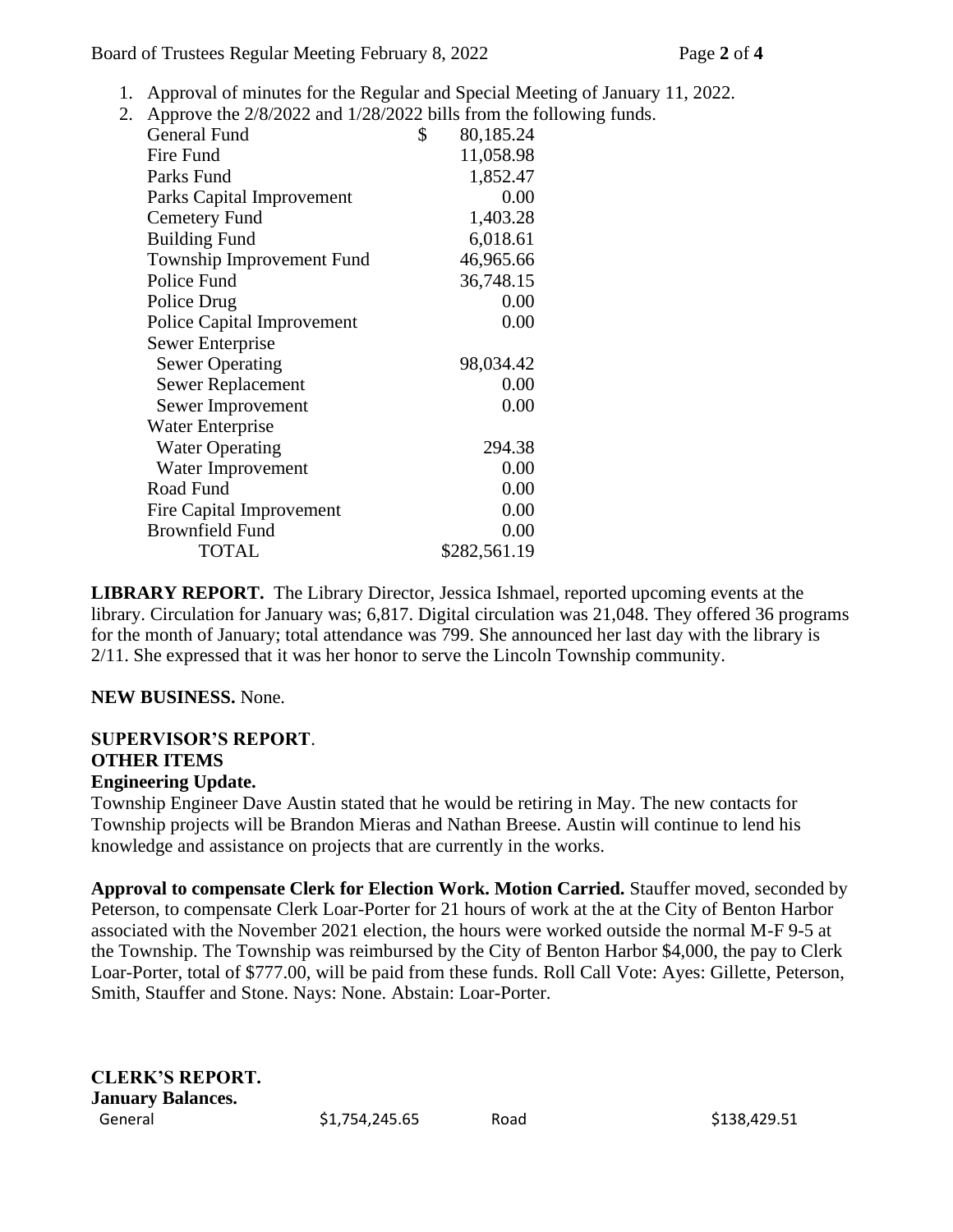Board of Trustees Regular Meeting February 8, 2022 Page **3** of **4**

| \$85,666.84    | Police                 | \$16,466.79    |
|----------------|------------------------|----------------|
| \$125,922.41   | Cemetery               | \$55,550.51    |
| \$47,652.45    | <b>Building</b>        | \$579,959.39   |
| \$904.74       | <b>Brownfield</b>      | \$169,079.51   |
| \$334,497.99   | Fire Improvement       | \$3,271.18     |
| \$4,393.96     | Park Improvement       | \$152,922.89   |
| \$2,555,430.07 | Sewer Replacement      | \$1,178,998.26 |
| \$627,621.64   | <b>Water Operating</b> | \$99,004.85    |
| \$1,636,362.38 | Water Improvement      | \$5,851,804.23 |
| \$25,463.00    | T&A Delinquent Tax     | \$1,016.06     |
| \$3,868,035.30 | Police Bond T & A      | \$509.46       |
| \$4,798.96     | ARPA Fund              | \$704,965.46   |
|                |                        |                |

**TREASURER'S REPORT.** Smith reported 79% of the winter taxes and 98% of the summer taxes had been collected so far.

**PLANNING COMMISSION REPORT.** Florian reported the Planning Commission held a public hearing for the Eco-Friendly Housing Ordinance. Florian stated the purpose of the ordinance is to provide alternative for eco-friendly. He reminded the board that section 230.305 has always allowed Accessory Dwellings in the AG districts for temporary housing for workers engaged in agricultural employment. The amendment to the current ordinance will allow for eco-friendly dwellings associated with the benefits of eco-tourism and encouraging a style of living that is different from conventional suburban models most commonly available in the Township.

**1 st Reading to approve Amend the Zoning Ordinance to Add Regulations Concerning Eco-Friendly Housing. Motion Carried.** Florian moved, seconded by Stone, to approve the 1<sup>st</sup> reading of an ordinance to amend the compilation of ordinances of the Township to add regulations concerning eco-friendly housing/ *Ordinance # Z22-01.* **Attachment B.** Roll call vote: Ayes: Gillette, Florian, Loar-Porter, Peterson, Smith, Stauffer and Stone. Nays: None.

# **ZONING BOARD OF APPEALS REPORT.** No meeting.

**ASSESSOR'S REPORT**. Distributed to board.

**BUILDING DEPARTMENT REPORT**. 4 single-family residential permits were issued in January. There have been 4 single family residential permits issued year-to-date.

**AIRPORT AUTHORITY REPORT**. Distributed to board.

**POLICE DEPARTMENT REPORT**. Distributed to the board by e-mail.

**FIRE REPORT.** Distributed to board.

# **PARKS REPORT.**

**WATER/SEWER AUTHORITY.** Smith reported there were 3 absent board members, so many items were tabled until the next meeting.

**Public Comments for items not on agenda.** None.